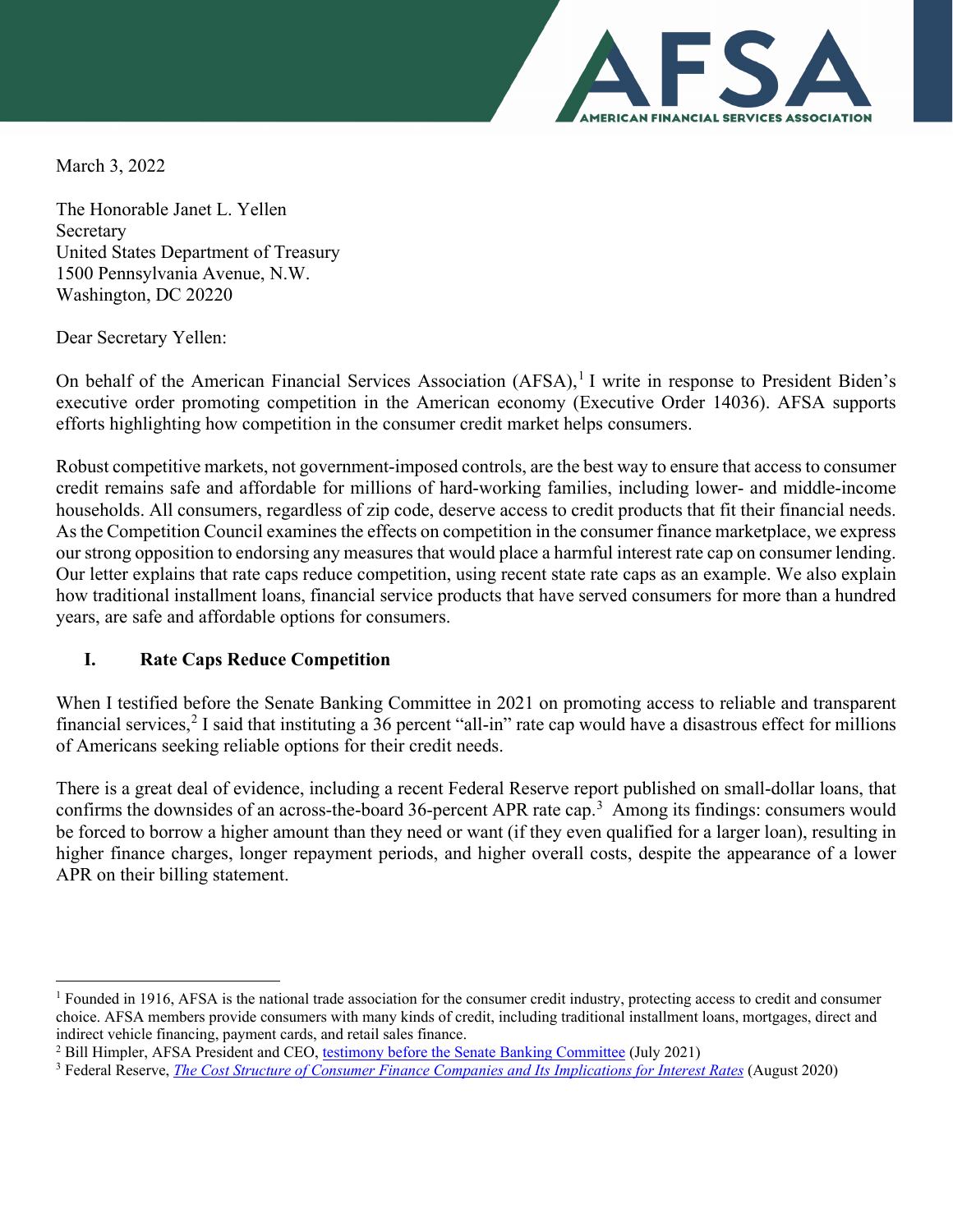## **II. Case Studies of Rate Caps – Illinois & New Mexico**

In the second quarter of 2021, Illinois imposed a 36 percent "all-in" rate cap, demonstrating how rate caps are anti-competitive and reduce access to credit. Immediately following the institution of the cap, several lenders left that state. This is the same pattern that we've seen in other states. When lenders leave a state, competition in a state decreases.

When competition decreases, borrowers are left with fewer credit options. Preliminary findings of academics Brandon Bolen,<sup>[4](#page-1-0)</sup> Gregory Elliehausen,<sup>[5](#page-1-1)</sup> and Tom Miller<sup>[6](#page-1-2)</sup> (using data from a major credit bureau), show that after implementation in the first quarter of 2021 the 36 percent rate cap decreased the number of loans in Illinois to subprime borrowers by 29,000 loans (or 36 percent). Furthermore, it decreased the number of loans to deep subprime borrowers by 4,700 loans (or 57 percent).

The same preliminary findings also show that those subprime borrowers who were still able to get loans had to take out larger and therefore more expensive loans. Loan size grew by 75 percent for deep subprime borrowers (\$700 larger loans) and for subprime and no-score borrowers, loan size increased by roughly 30 percent.

The demand by subprime borrowers for loans is not diminishing. However, in many cases, the only reliable, state and federally regulated option that these customers had access to (a traditional installment loan) was eliminated because they could not qualify for loans under the rate cap law. Given the significant fixed operating costs of business activities, the Federal Reserve found, "break-even interest rates for credit from consumer finance companies were quite high at small loan amounts because of the great relative weight of fixed operating costs."<sup>[7](#page-1-3)</sup>

With an "all-in" 36 percent rate cap, the Federal Reserve report concluded consumers would not be able to receive a loan for less than approximately \$3,000. Additionally, the Federal Reserve noted, "if small loan revenue is constrained by rate ceilings, only large loans will be provided. Consumers who need a small loan or only qualify for a small loan would not be served." As a result, Illinois consumers are being forced to turn to less scrupulous options, such as payday or unregulated online lenders, who place these consumers in the type of financial straits the law was intended to prevent.

As another example, New Mexico recently approved a similar rate cap proposal. In that state, due to prior policy decisions, there is virtually no payday loan industry. When the rate cap law is implemented, as many as 550,000 New Mexicans will not qualify for a small-dollar loan under \$1000 from a reputable lender. They will be forced to turn to unsavory options online or out of state. One popular argument among rate cap proponents is that even if a rate cap puts finance companies out of business in a state, banks and credit unions will fill the void. This is flatly false: Preliminary findings from Bolen, Elliehausen, and Miller reflected in the chart below show that banks and credit unions made very few installment loans to non-prime and subprime borrowers before the rate cap, and they are not making such loans after the rate cap.

<span id="page-1-0"></span><sup>4</sup> Assistant Professor of Economics at Mississippi College in Clinton, Mississippi.

<span id="page-1-1"></span><sup>5</sup> Principal Economist at the Federal Reserve.

<span id="page-1-2"></span><sup>6</sup> Professor of Finance and Jack R. Lee Chair of Financial Institutions and Consumer Finance at Mississippi State University.

<span id="page-1-3"></span><sup>7</sup> Federal Reserve, *[The Cost Structure of Consumer Finance Companies and Its Implications for Interest Rates](https://www.federalreserve.gov/econres/notes/feds-notes/the-cost-structure-of-consumer-finance-companies-and-its-implications-for-interest-rates-20200812.htm)* (August 2020)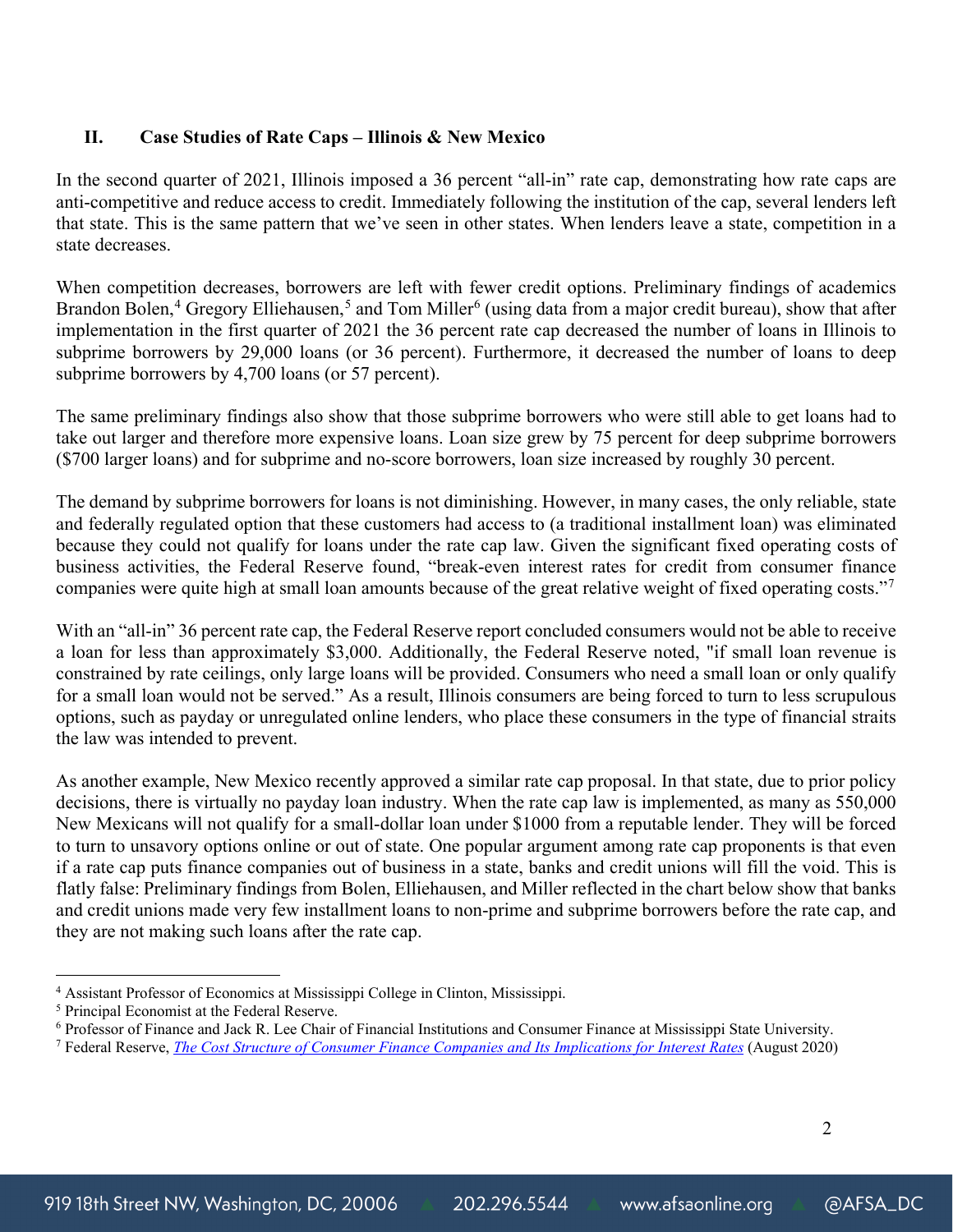### **III. Traditional Installment Loans Benefit Consumers**

Our members strongly believe all Americans, not limited to those with elite credit history, deserve an opportunity to achieve their long-term financial goals and find financial stability.

# **Number of Unsecured Installment Loans, by Credit Score Buckets, Q1 and Q2 in Illinois, by Lender**



Each year, millions of Americans visit community-based, traditional installment lenders to help meet unexpected needs, such as the purchase of a new refrigerator, emergency auto repairs, or recovery from weather-related events. This access to credit is especially important as costs continue to rise.<sup>[8](#page-2-0)</sup> These hard-working individuals are nurses, teachers, farmers, firefighters, electricians, postal workers, lawyers, doctors, judges, and other middle-income Americans who rely on cost-effective credit products. With an average traditional installment loan duration of fifteen months, consumers have a reasonable opportunity to repay their loan in a suitable period of time that they can afford without being trapped in an endless cycle of debt.

<span id="page-2-0"></span><sup>8</sup> For example, in the 50 largest U.S. metro areas, the median rent increased 19% from December 2020 to December 2021. (Time, *[Rents Reach 'Insane' Levels Across U.S. With No End in Sight](https://time.com/6149784/rent-u-s/)* (February 2022))